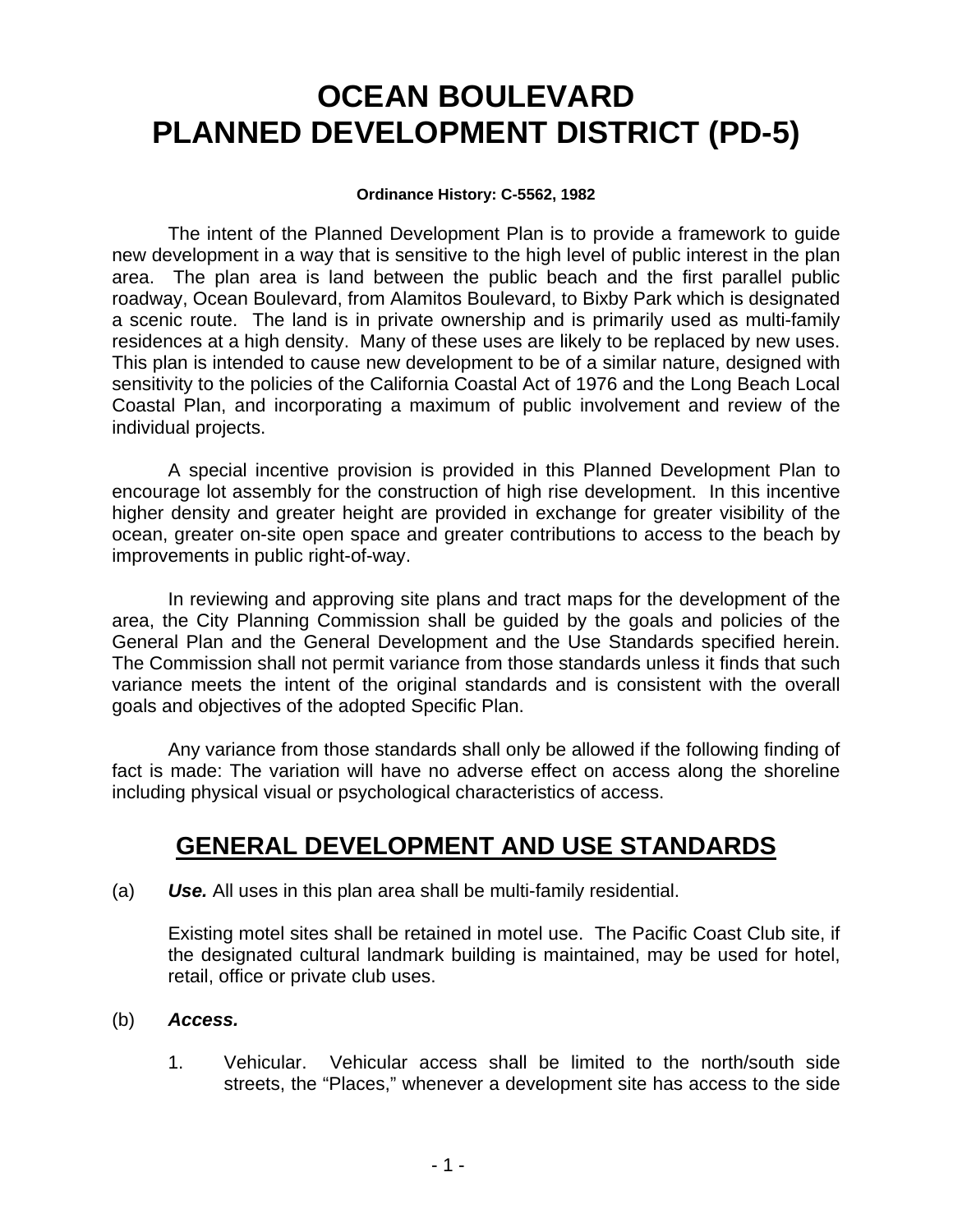streets. When such access is not available, access shall be from Ocean Boulevard.

2. Pedestrian. Pedestrian access from Ocean Boulevard to the beach shall be provided along the "Places." Each new development shall provide for improving such access at one place through the provision for such features as new stairways, lighting, landscaping and street improvements, according to an improvement plan consistent with LCP access plan map to be developed by the Tidelands Agency and the Bureau of Parks, and approved by the Planning Commission. Such plan shall be developed and approved prior to the granting of any development approval. Development responsibility for such provisions shall be at least one-half of one percent of the value of the development.

### (c) *Building Design Standards.*

- 1. **Design character.** All buildings shall be designed so as to provide an interesting façade to all sides and to provide an open and inviting orientation to Ocean Boulevard. The following additional features shall also be provided:
	- A. The exterior building design style and façade shall be appropriate for the area and harmonious with surrounding buildings.
	- B. Any portion of any building south of the shoulder of the bluff shall be terraced to reflect the sloping nature of the bluff.

#### 2. **Yard areas.**

- A. Setbacks.
	- 1. Ocean Boulevard frontage twenty feet from property line.
	- 2. Side streets eight feet from side street property line.
	- 3. Interior Property lines ten percent of the lot width.
	- 4. Beach property lines no building shall extend toward the beach further than the toe of the bluff, or where existing development has removed the toe of the bluff, no building shall extend toward the beach further than existing development on the site.
- B. Projections into setbacks. Porte-cochere and balconies may project into yard areas provided:
	- 1. They do not project into interior yard areas.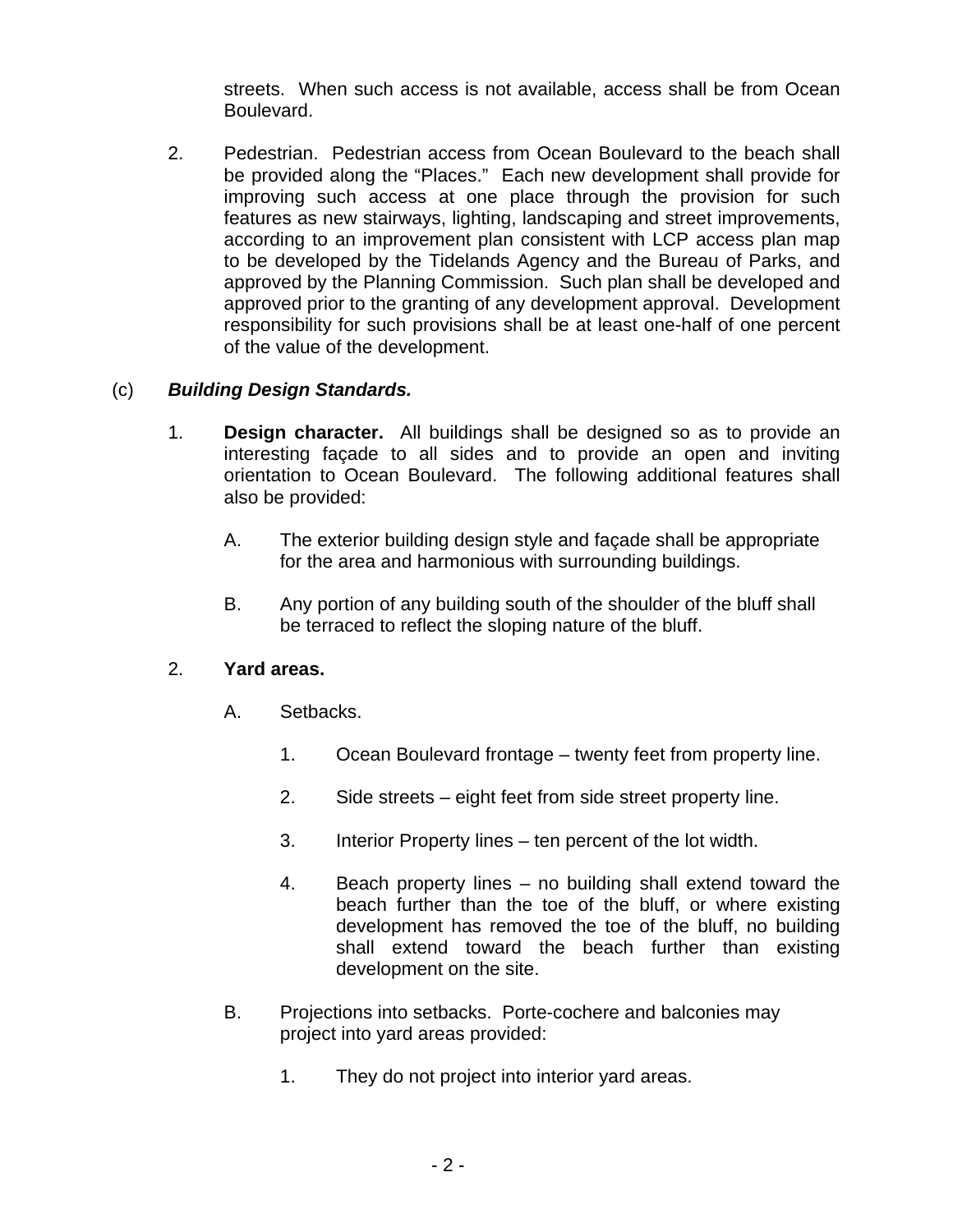2. They do not project more than one-half of the required setback.

# (d) *Parking.*

- 1. Number of spaces.
	- A. Residential. 2.00 spaces shall be required for each dwelling unit for resident use, except elderly housing provided as affordable housing (so stipulated by Deed restriction) which shall require not less than 1.25 spaces per unit. One-quarter space per dwelling unit shall be required for guest use.
	- B. Hotel/Motel. One space per room (including banquet, meeting rooms restaurants, etc.) Or 0.75 per room (including banquet, meeting rooms, restaurants, etc., counted separately).
	- C. Other uses. As per Zoning Regulations outside of planned development areas.
- 2. Size of spaces. Parking space sizes shall be as required for the applicable use under Table 41-2 of Chapter 21.41 of the Long Beach Zoning Regulations.
- 3. Tandem spaces. Tandem spaces may be used in hotel/motel use with valet parking arrangements and in residential use when both spaces are assigned or sold to the same dwelling unit. Guest parking may be provided in tandem with valet parking arrangements.
- 4. All parking shall be in garages closed to public view of vehicles inside. No parking garage other than grade access facilities shall be permitted at grade on the Ocean Boulevard frontage.

# (e) *Landscaping.*

One palm tree not less than fifteen foot high as street tree for each twenty feet of street frontage; one twenty-four inch box and one fifteen gallon tree for each twenty feet of street frontage. Five five-gallon shrubs per tree. One cluster of three palm trees for each twenty feet of beach frontage. Any exposed bluff area shall be landscaped to the satisfaction of the Park Bureau of the Department of Public Works, including bluff areas on public property and adjacent public street rights-of-way.

# (f) *Off-site improvements required of developer.*

1. Public access. Public access shall be provided for as described under pedestrian access.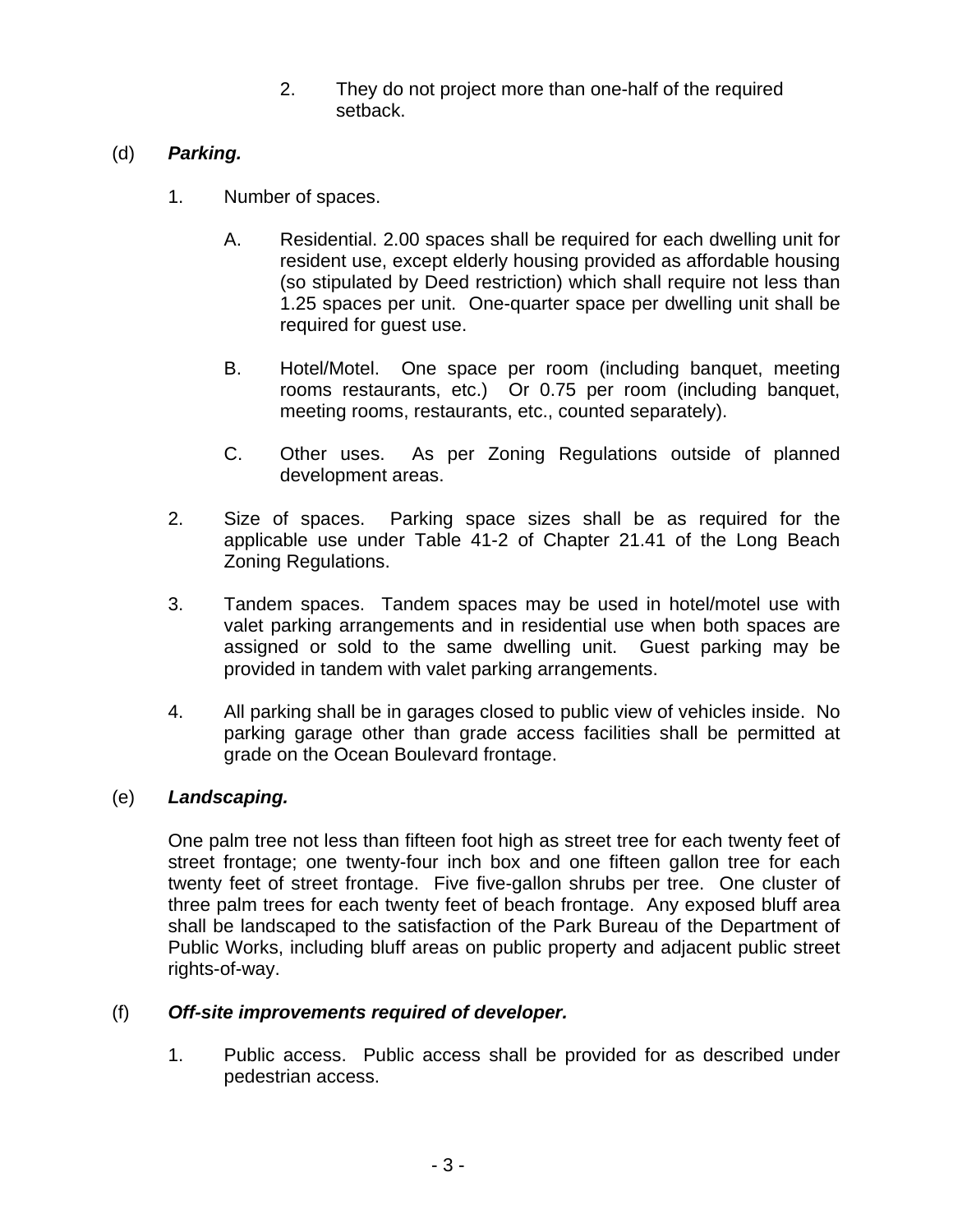2. Landscaping. Each new building constructed shall provided street trees, bluff and beach landscaping. **SPECIFIC DEVELOPMENT AND USE STANDARDS**

**Subarea 1.** This subarea is the area closest to downtown. It is distinguished by three existing high rise buildings, The Villa Riviera, The Pacific Coast Club, and the St. Regis (The former two being designated as cultural landmarks) and a single-family home designed by the prominent architectural team of Charles and Henry Greene.

- (a) Uses. Residential. Standard site development up to fifty-four dwelling units per net acre; incentive development- up to one hundred twenty dwelling units per net acre.
- (b) Access. As noted in general standards
- (c) Building Design.
	- 1. Floor area ratio.
		- A. Standard site development. No building shall exceed in gross floor area more than two and one half times that area of its site.
		- B. Incentive development. No building shall exceed in gross floor area more than six times the area of its site.

Parking area shall not be included as floor area.

- 2. Height.
	- A. Standard site development. Forty-five feet or four stories above Ocean Boulevard elevation.
	- B. Incentive development. No building shall exceed the height of the bottom of the roof of the Villa Riviera, or sixteen stories, whichever is more restrictive.
- 3. Lot Coverage.
	- A. Standard site development. From Ocean Boulevard grate to the sky, lot coverage shall not exceed sixty-five percent of the lot area.
	- B. Incentive development. From Ocean Boulevard grade to the sky, lot coverage shall not exceed thirty percent of the lot area. Planters, not more than three feet above Ocean Boulevard grade shall not be considered as lot coverage.
- 4. Special design features for incentive development.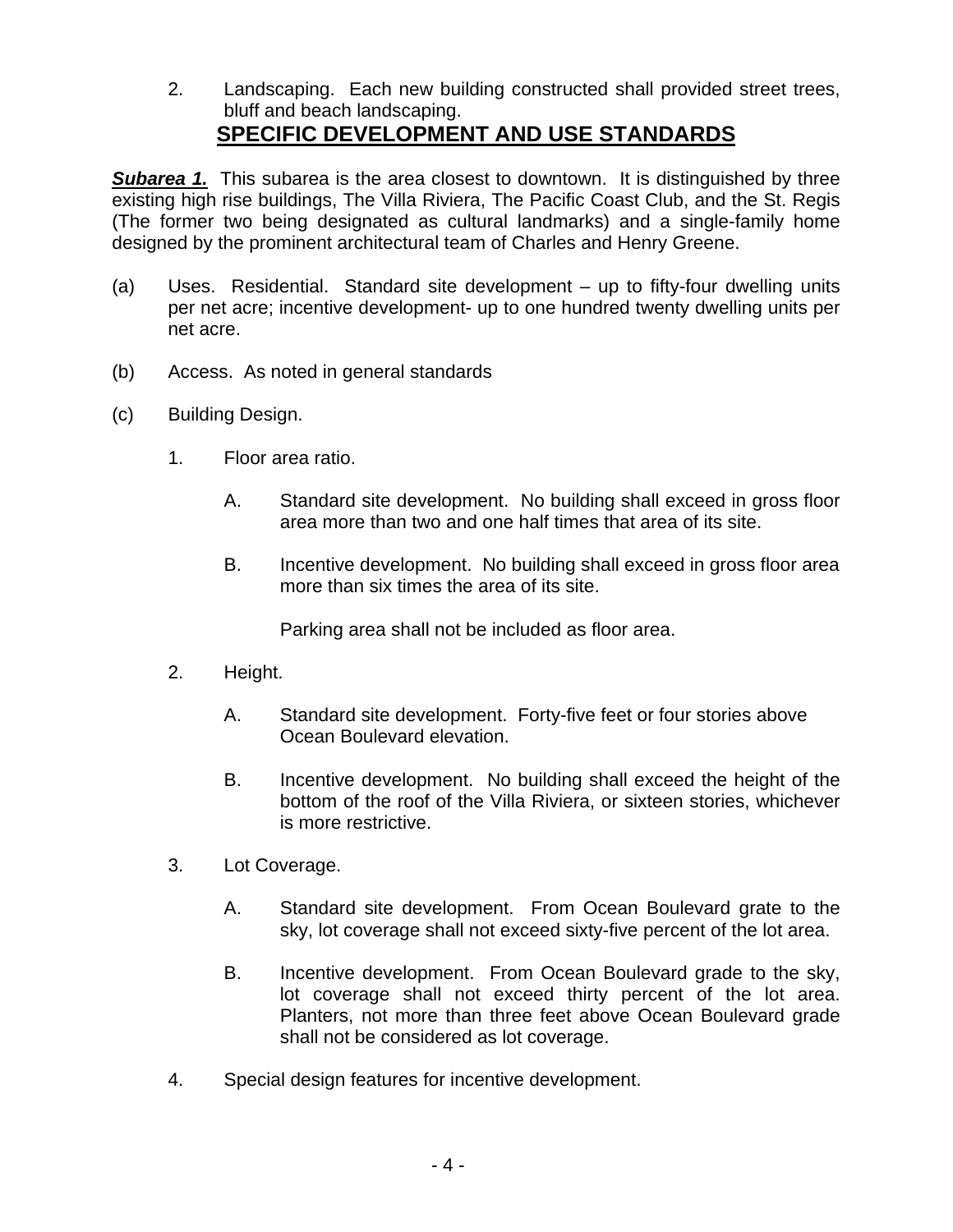- A. The development site must be not less than forty thousand square feet in net site area.
- B. Provisions shall be incorporated into the proposal for public views through the site to the ocean to the maximum extent practical by such means as, but not limited to:
	- (1) Open Ocean Boulevard story for view under the development; or
	- (2) Wide, unfenced side yards; o
	- (3) Unfenced diagonal setbacks at corner with side street (Places); or
	- (4) In addition to item (1), (2), and (3), each incentive development shall provide view corridors through the development as additional side yard width so that the total area provided in both side yards shall not be less than thirty percent of the width of the site. Instead of a typical side yard, this view corridor may be provided through a triangular area of not less than fifteen percent of the lot area, provided the base of the triangle is at the front setback line, the point of the triangle is at the rear setback line and one side of the triangle is contiguous to a side yard setback line. The view corridor and side yard setback areas shall contain no structure or plant material which blocks public views to the sea from Ocean Boulevard. However, upon a demonstration that maximum public ocean views for auto and pedestrian traffic are protected, the following uses may be permitted: raised planters, elevated not more than three feet above Ocean Boulevard; landscaping consisting of low-growing plants and shrubs, and high-branching trees; and security fencing along the bluff top where visually open materials are used, e.g., wrought iron or chain link.
- C. The building shall be designed to minimize shadows being cast north of Ocean Boulevard. Shadows shall not be cast north of Ocean Boulevard between the hours of 11:30 A.M. to 1:30 P.M. except during three months of the year.
- D. Development on a single site shall contain no more than one high rise structure.

**Subarea 2**. This area is a transition area between the large scale high intensity development of the downtown and smaller, less intense development of the eastern portion of the coastal zone.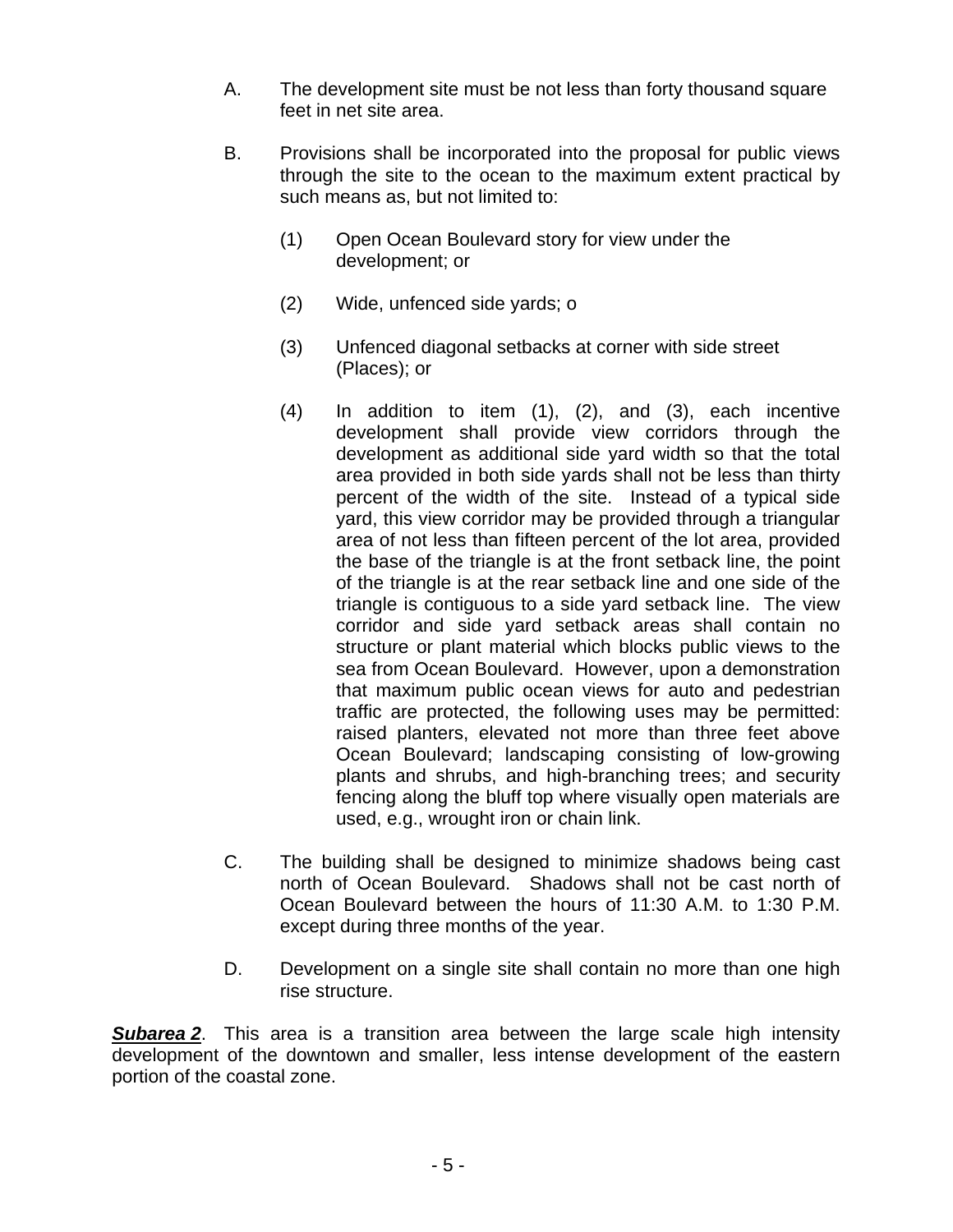- (a) Uses. Residential; up to a density of fifty-four dwelling units per acre. Existing motel use sites shall remain in motel use.
- (b) Access. Same as general development and use standards.
- (c) Building design.
	- 1. Floor area ratio. The gross floor area of the building shall not exceed two and one-half times the area of the site. Parking area shall not be included as floor area.
	- 2. Height. The height of the building shall not exceed forty-five feet or four stories above Ocean Boulevard grade.
	- 3. Lot coverage. Lot coverage shall not exceed sixty-five percent from Ocean Boulevard grade to the sky.
	- 4. Usable open space. Each unit shall have a minimum of sixty-four square feet of usable open space abutting the unit, only accessible from the dwelling unit.

The Planning Bureau provides this information for reference and the convenience to the public. The adopted ordinance, together with any amendment thereto, is in the possession of the City Clerk and should be reviewed and considered prior to making any land use decision. Information contained herein is subject to change without notice as a result of updates, corrections or amendments.